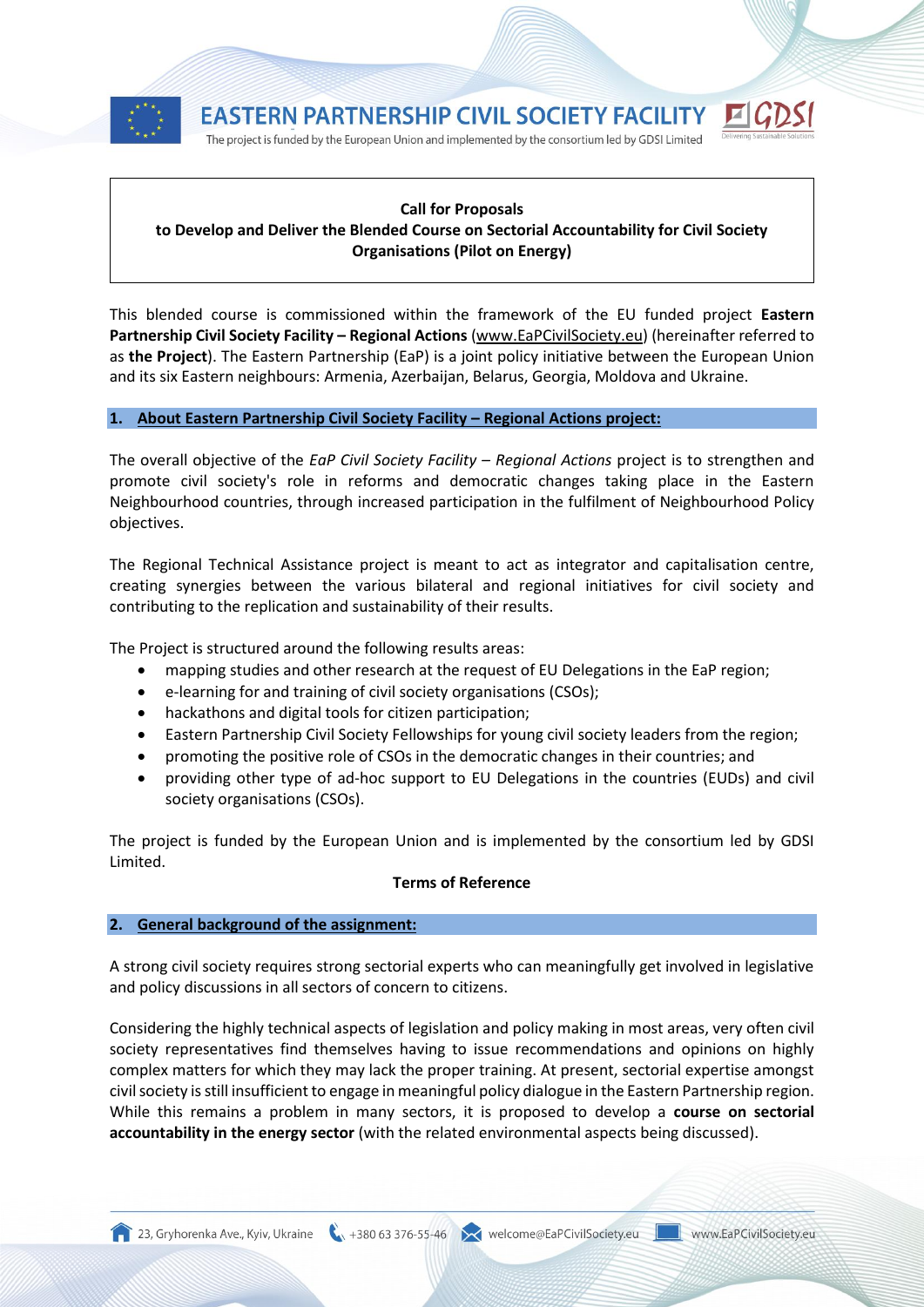

The latest reports of the Intergovernmental Panel on Climate Change clearly demonstrate that climate change is the greatest environmental challenge the world has ever faced. Energy production and use are the largest source of global greenhouse-gas (GHG) emissions. This makes the way in which we produce and use energy a crucial part of how we address the existential challenge of climate change. In addition, energy production and distribution always played a significant geopolitical role in the Eastern Partnership.

As part of the e-learning component mentioned above, the Project now seeks to develop a blended course on sectoral accountability for civil society organisations.

When dealing with highly technical and specialised content, as in the case of energy, civil society organisations face major issues, as highlighted by Sustainable for All<sup>1</sup>:

- Civil society is not involved in the decision-making process or is not provided with proper time and resources to participate in sectorial discussions.
- There is a lack of qualified professionals on energy issues and a lack of easily accessible training programmes for CSO representatives.
- The number of organisations carrying out energy audits is very limited.
- Financing for programme implementation can also be limited.
- The initiatives led by CSOs remain small-scale and fail to grow because of lack of institutional support and long-term funding.
- There is a lack of empowered, independent energy regulators to oversee market functioning which hinders the development of a robust regulatory framework.
- Many community energy projects are interested in finding solutions to local problems. However, as soon as these solutions have been found, no further action has been taken. This can be due to lack of proper advocacy, access to local authorities or resources.

But given adequate space and with adequate capacity, civil society organisations can:

- Provide expertise and experience on participatory design and delivery of energy access;
- Build the capacities of end users and other actors in the energy value chain;
- Act as a trusted intermediary between communities, government agencies and the private sector;
- Build wider public energy literacy and acceptance of the need for a change in the energy sector;
- Play an important role if it is able to engage with energy companies, government, commercial developers and network operators at the regime level.

The available resources, combined with opportunities, determine which strategies are adopted and when by different civil society actors. If strategies realise opportunities successfully, the influence can  $be<sup>2</sup>$ :

- Substantive (e.g. public funds for small-scale renewable electricity);
- Procedural (CSOs are formally incorporated into decision making);
- Structural (renewable energy schemes become manifest in planning criteria);
- Sensitizing (raising energy awareness in communities).

l

23, Gryhorenka Ave., Kyiv, Ukraine (1) +380 63 376-55-46 Welcome@EaPCivilSociety.eu Www.EaPCivilSociety.eu

<sup>1</sup> https://www.seforall.org

<sup>2</sup> https://www.seforall.org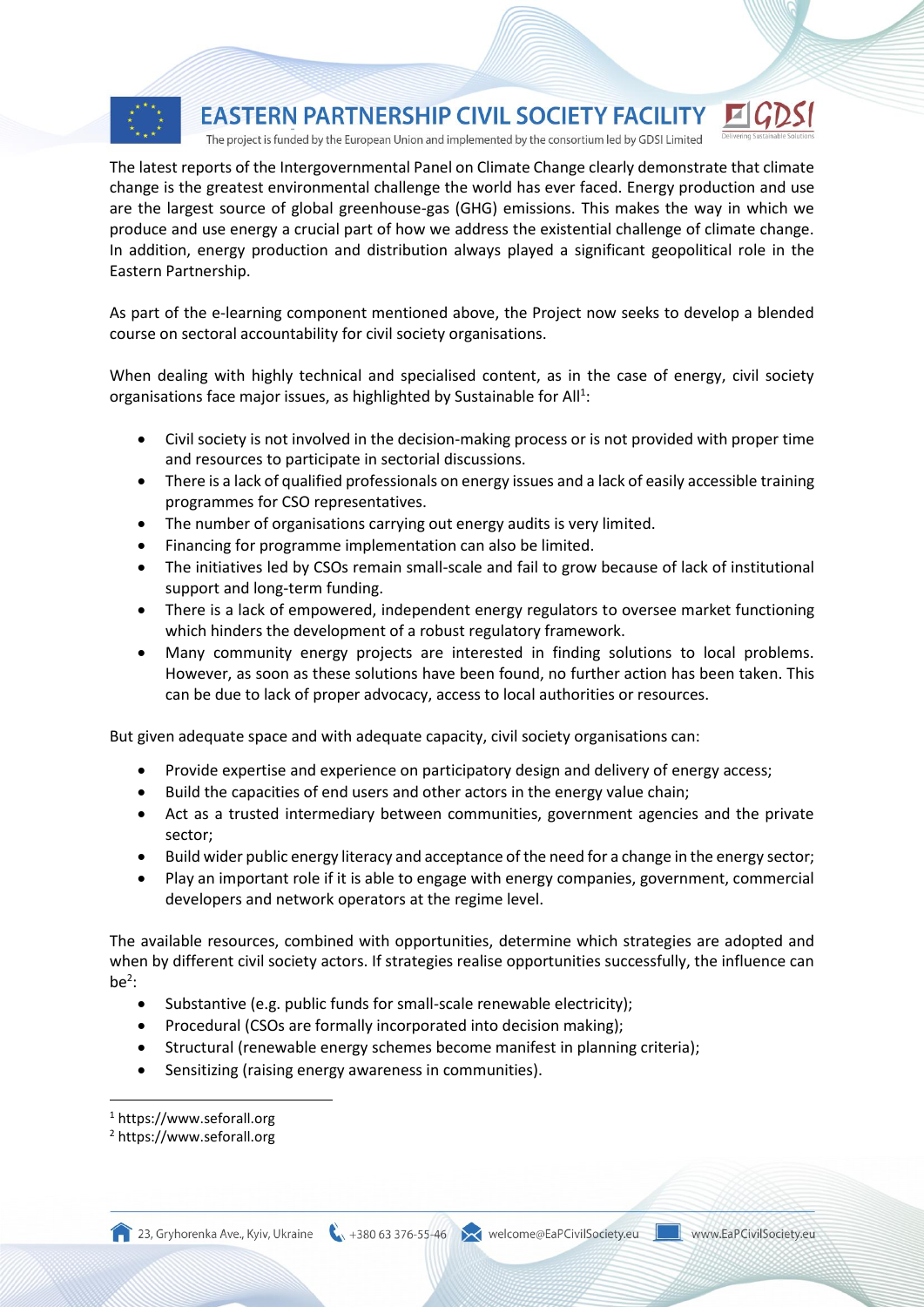

Examples of engagement from the EaP region vary from participation in community meetings to raise the issue of energy efficiency and advocate for the allocation of public funding to energy efficiency measures (Ukraine) to lobbying authorities to organise consultations (Georgia) or launching awareness campaigns on energy issues (Armenia).

While civil society organisations in the region have some experience of engaging with national and local authorities in particular on energy efficiency matters, their understanding of the way in which the energy sector functions, the role and importance of the energy sector regulators, as well as the role of international financial institutions (such as the World Bank, European Investment Bank or European Bank for Reconstruction and Development) remains limited.

## **3. Contracting authority**

The Contracting Authority for this assignment is the *EaP Civil Society Facility*-*Regional Actions* project, being implemented by the consortium led by GDSI limited.

## **4. Project Counterpart**

DG NEAR, European Commission.

## **5. Objectives of this Blended Course**

The **overall objective** of the blended course on sectorial accountability for civil society organisations is to improve the capacity of civil society organisations and representatives to meaningfully engage in sectorial issues of significance for the overall level of wellbeing in society. The sector which will be addressed by this course will be the energy sector.

The course is meant to improve CSOs' understanding of how the energy sector works, the sectorial decision-making processes and funding, energy policies and relevant international commitments, as well as allow them to identify 'entry points' for lobbying and advocacy and make them aware of the consultations and complaint mechanisms of relevant bodies.

The course will be split into three main parts, covering the following indicative topics:

- **Introductory part (fully online with tutoring)** on how CSOs can get involved in sectorial accountability and in policy dialogue processes, irrespective of the sector:
	- o The main channels for consultations and policy dialogue.
	- $\circ$  The basics of EU policy dialogue and bilateral programming. The basics of preparing for a consultation (including coalition building and harnessing the power of umbrella organisations for better representativeness and leverage).
	- o How a successful consultation looks like, what to expect and what NOT to expect from being consulted.
	- o What 'failure' means. Life after a failed consultation.
	- $\circ$  Required competencies for CSOs to get involved in a meaningful exchange with policymakers and international organisations active in their countries.
- **One general part on energy (fully online with tutoring)** that is considered to be relevant for all Eastern Partnership countries:
	- $\circ$  The importance of the energy sector and different models of energy mix. Main types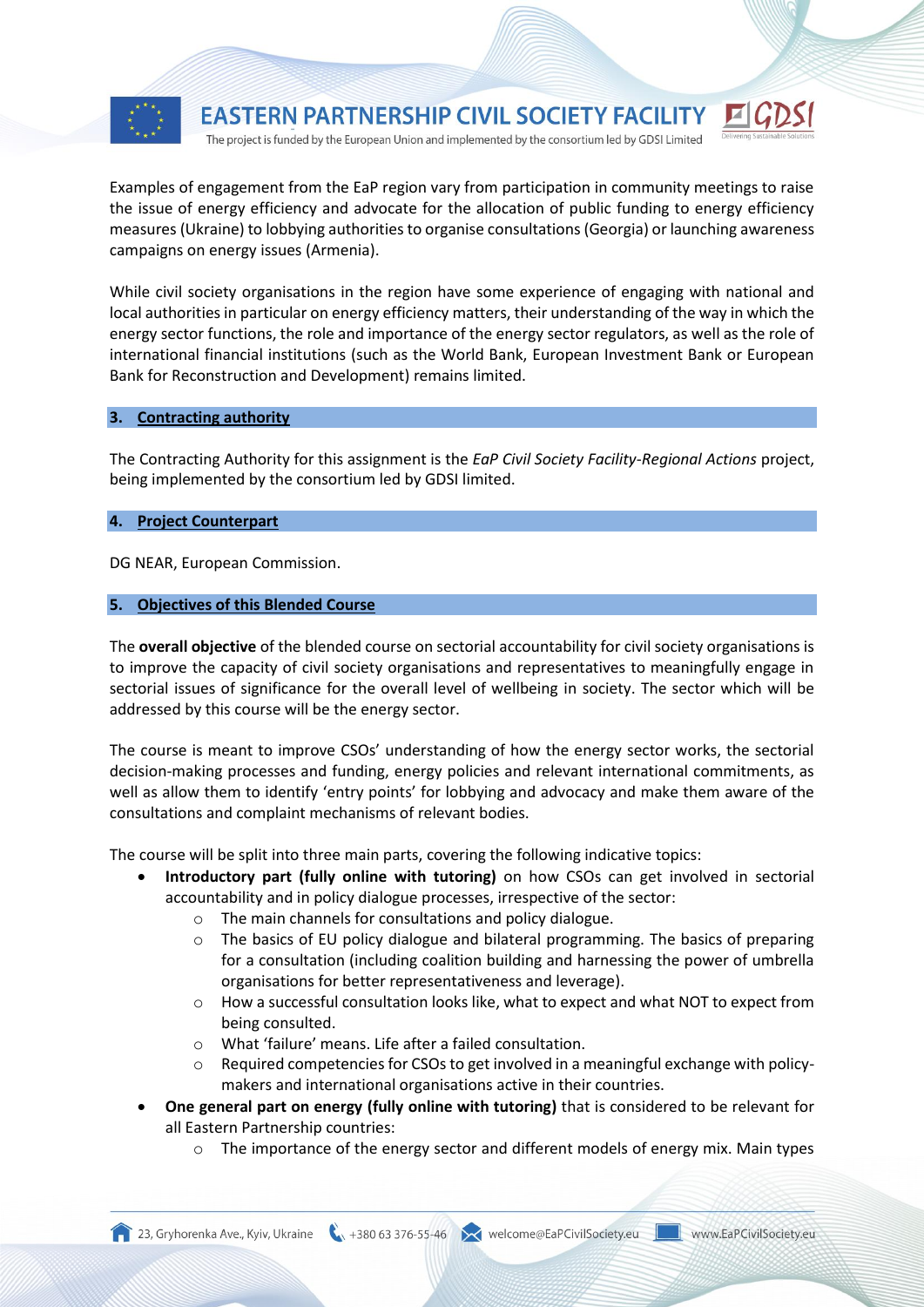

The project is funded by the European Union and implemented by the consortium led by GDSI Limited

of stakeholders in the energy sector.

- o Climate change and the decarbonisation of the energy sector.
- $\circ$  Energy impact on environmental, economic and social issues the basics. The social implications of transitioning to a de-carbonised economy and the potential role of civil society in ensuring a fair transition.
- $\circ$  The basics of energy efficiency and how it can be improved. The cleanest and cheapest energy is the energy we save, and the Eastern Partnership countries are setting ambitious targets for energy efficiency, but there are many obstacles still to overcome.
- Security of the energy supply: how the interruption of energy supply affects the environment, economy and livelihood of communities. How improved energy efficiency can help address issues related to the security of the energy supply.
- $\circ$  The reason for having an independent regulator, the role of an independent regulator as distinct administrative institution. This will include a discussion on the importance of the regulator for a well-functioning market, areas of regulatory powers (pricing authority, budgetary authority, appeal process, appointment and removal power of regulatory board members, monitoring and licensing), as well as core duties of National Regulatory Authorities (tariff setting, oversight of energy companies, consumer protection).
- $\circ$  International commitments relevant for the sector (such as, but not limited to, the Paris Agreement).
- o The EU energy policy and the internal market for energy relevance for countries having signed an Association Agreement with the EU.
- $\circ$  Overview of main international financial institutions investing in energy in the region (European Investment Bank, European Bank for Reconstruction and Development, World Bank) and their transparency and accountability policies, as well as their appeal and complaint mechanisms.
- $\circ$  Regional mechanisms for civil society cooperation in the Eastern Partnership region (EaP Civil Society Forum and its Working Groups, Black Sea NGO Forum, any other relevant coalition / network of civil society organisations). Best practices of regional cooperation in the region (e.g. Ukraine and Moldova).
- **One country-specific part on energy (face-to-face interaction with experts / national workshops)** presenting aspects that are likely to differ from one country to another.
	- o The national energy mix and relevant funding model in the energy sector.
	- o Decarbonisation of the energy sector adapted to each country (focusing on the impact of heavy industry, coal production, mining, according to the national context).
	- $\circ$  The national decision-making process (including consultation and appeal / complaint mechanisms) and the National Regulatory Authority (discussion of its independence and performance according to international / EU indicators).
	- $\circ$  Analysis of specific national stakeholders involved in the energy sector. Monopolies, corruption and influence from interest groups. Better understanding of the strategies used by monopoly companies.
	- o State-owned enterprises (where relevant): role within the sector.
	- o National energy policies (legislation vs implementation), including extent to which each country respects its own commitments.
	- $\circ$  Relevant IFI investments in the national energy sector and assessment of the previous involvement of civil society.
	- The involvement of CSOs in decision-making processes. Environmental Impact Assessments (EIA) and Strategic Environmental Assessments (SEA) processes. Proper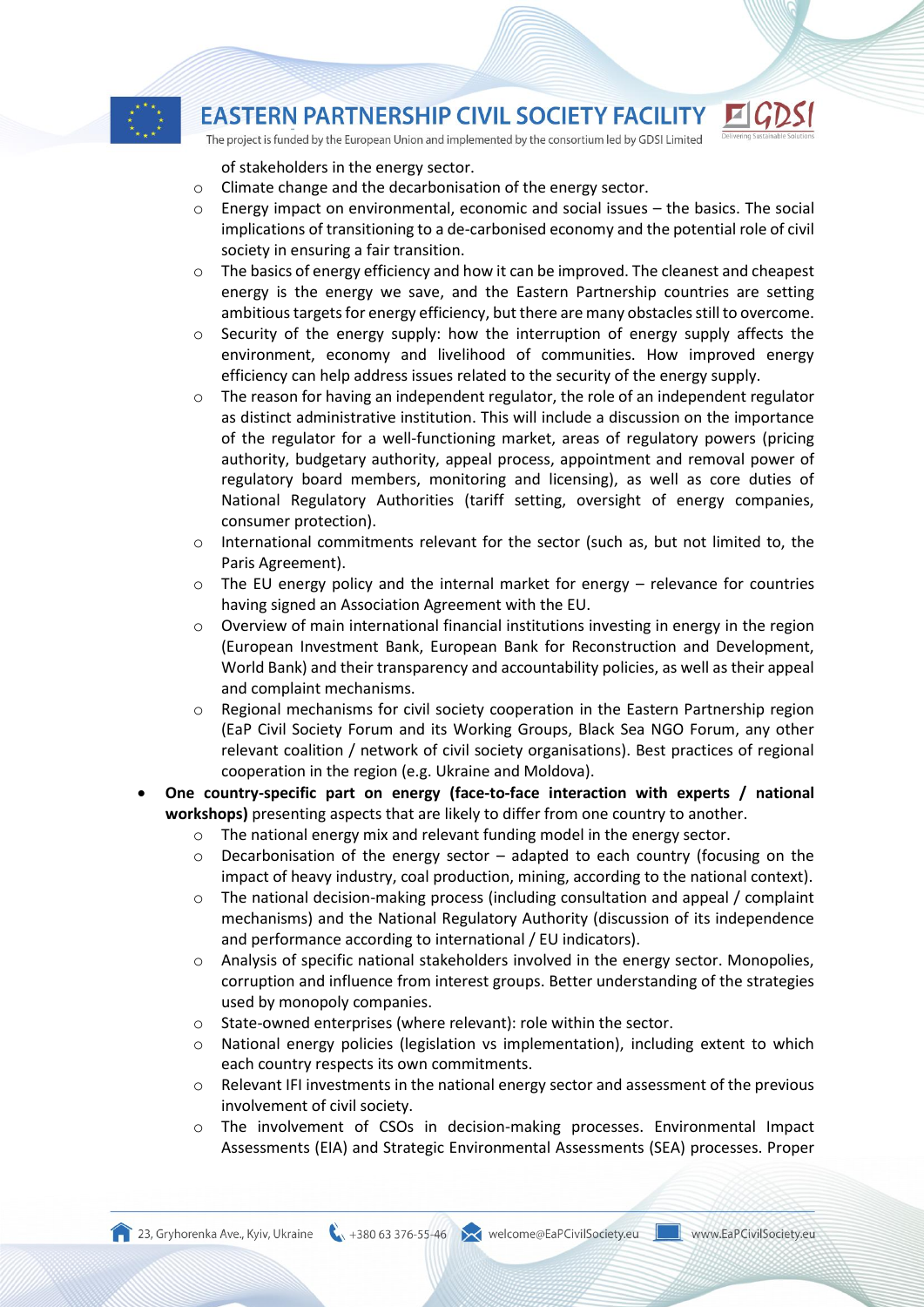

environmental impact assessments based on cooperation with local communities and society are key for successful energy projects.

o Monitoring the quality of service provision.

The country-specific part will touch upon:

- How civil society organisations could bring about legislative changes in their national context (if at all).
- How civil society could get involved in policy-making (space, channels and approach how consultations are carried out, how to prepare for consultations, how to follow-up).
- If applicable, how to work with regulators (channels for communication, the challenges and opportunities of engaging with them).
- How to get involved in EIA and SEA, how to monitor services and results (including of IFI-funded projects / investments).

After participants complete the introductory and general parts of the course (which will be fully online with tutoring), **six face-to-face workshops will be organised with participants for the country specific part.** Workshops will be held in the capital cities of Eastern Partnership countries, should last for up to 2 days each and will bring together around between 5 – 15 civil society representatives from that country. The overall number of CSO representatives to benefit from the course should not exceed 60. However, it is quite likely that more than 10 representatives will be selected for some countries (such as Ukraine), whereas less will be selected for other EaP countries (aiming to have not less than 5 per country). **Please note that all logistical expenses related to the organisation of the workshops (including travel costs for participants) will be reimbursed at cost.** 

# **6. Target audience for this Blended Course**

CSO Leaders, activists and volunteers, projects' leads, social start-up leaders, social entrepreneurs, other relevant groups from the six Eastern Partnership countries (Armenia, Azerbaijan, Belarus, Georgia, Moldova and Ukraine) engaging on issues related to the energy sector or more general environmental issues (but potentially wishing to get involved in issues of energy production and use considering the impact on the environment).

# **7. Scope of Work**

The proposed method of delivery is a mix of online content and face-to-face trainings. The general / common part mentioned above should be delivered as tutor-assisted online modules, whereas the country specific part would be better delivered as a series of face-to-face workshops in each country.

The assignment has the following steps:

- **I. Sectoral Accountability Course Development:**
	- Development of the methodology and curriculum;
	- Development and production of the online part:
		- An Introduction / promotional video / presentation / other type of content What are the Modules about
		- Each module should consist of the following parts:

23, Gryhorenka Ave., Kyiv, Ukraine (1) +380 63 376-55-46 Welcome@EaPCivilSociety.eu Www.EaPCivilSociety.eu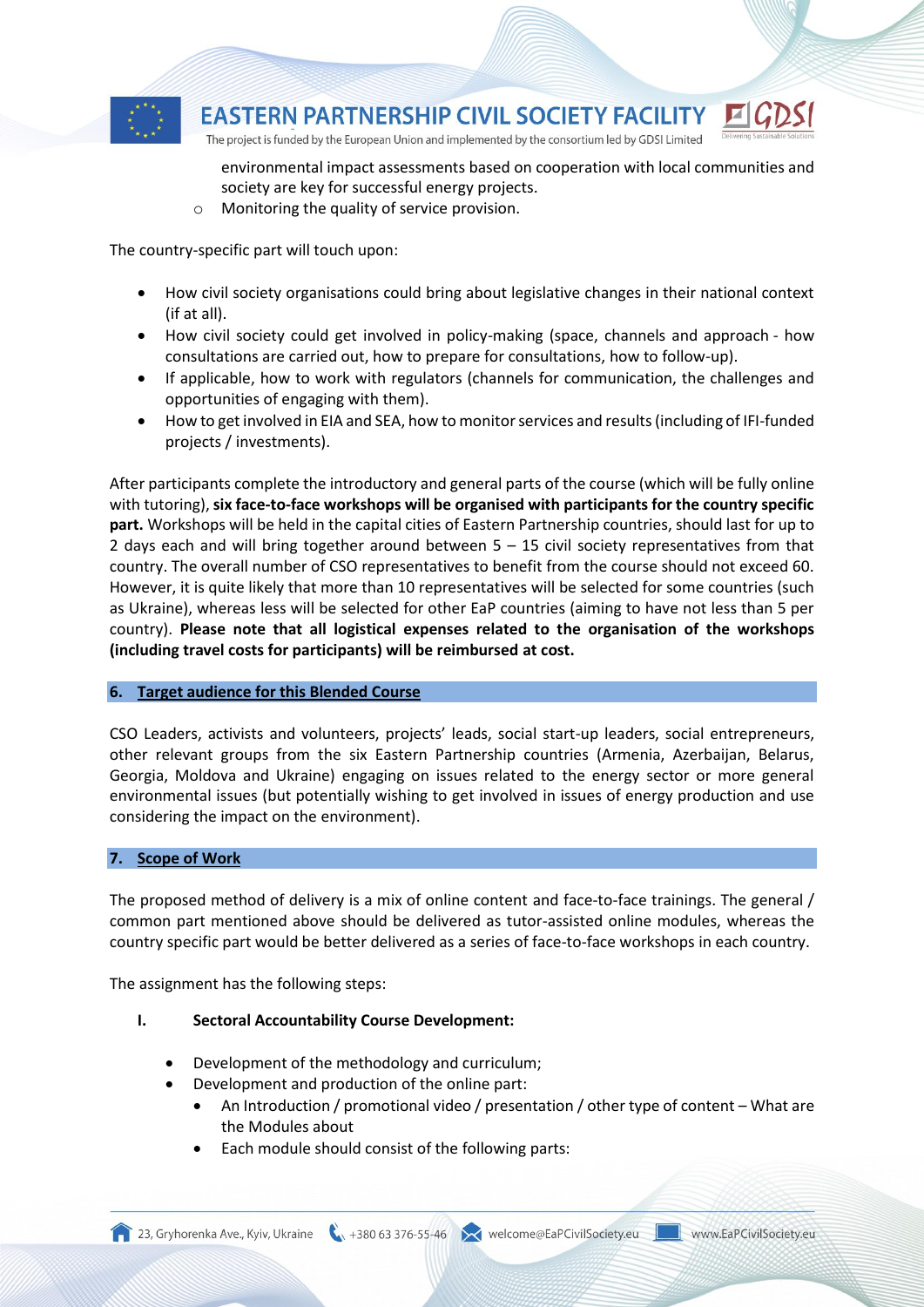

The project is funded by the European Union and implemented by the consortium led by GDSI Limited

- o Knowledge transfer Video/audio presentation / other type of content;
- o Activities/Practising/Group Discussions (potentially webinars);
- o Recommended materials for self-learning;
- o Self-Assessment/Next steps;
- o Reflection/Feedback.
- Detailed work plan and training schedule for the face-to-face workshops;
- Preparation of content for the face-to-face workshops;
- Translation into Russian of all materials, including subtitles for videos or interactive parts of the course;
- Logistical preparations for the face-to-face workshops, including interpretation, if needed;
- Organisation of the face-to-face workshops;
- Developing the final assignment for participants(most likely policy papers, evidence-based research, etc).

The Participants having successfully completed all modules will receive a completion certificate.

## **II. Post-training activities:**

- Post-training skill assessment (self-assessment; peer-to-peer/ external partner assessment, etc.)
- Evaluation of the course and report preparation;
- Moderation of further exchange/support/ skill development.

# **8. Key outputs of the Assignment:**

- Detailed methodology and curriculum for the blended course, to be developed collaboratively with the Project team.
- For the online component of the course:
	- $\circ$  Set detailed learning objectives. A learning objective is an expected outcome of each lesson/unit and, overall, what participants should be able to do by the end.
	- o Draft an instructional design plan: assess different approaches for the online part (storytelling, discovery learning, situational learning etc).
	- $\circ$  Storyboard the content (provide a rough, visual outline that helps map out how text, pictures, and other elements will look on a page)
	- o Assess different technological options (what authoring tools and learning management systems could be used).
	- $\circ$  Prototype the online course (a prototype should define the representative look-andfeel and functionality of the entire course).
	- o Create the course on the chosen online platform.
	- o Provide moderation and tutoring for the course.
- Detailed work plan and training schedule for the face-to-face trainings;
- Training materials covering the entire curriculum, including a Resource Library;
- Elaborated criteria for participants' project assessment and the methodology of selection;
- Evaluation of participants' final projects;
- Closed Facebook group or forum for course participants for peer-to-peer support and interaction;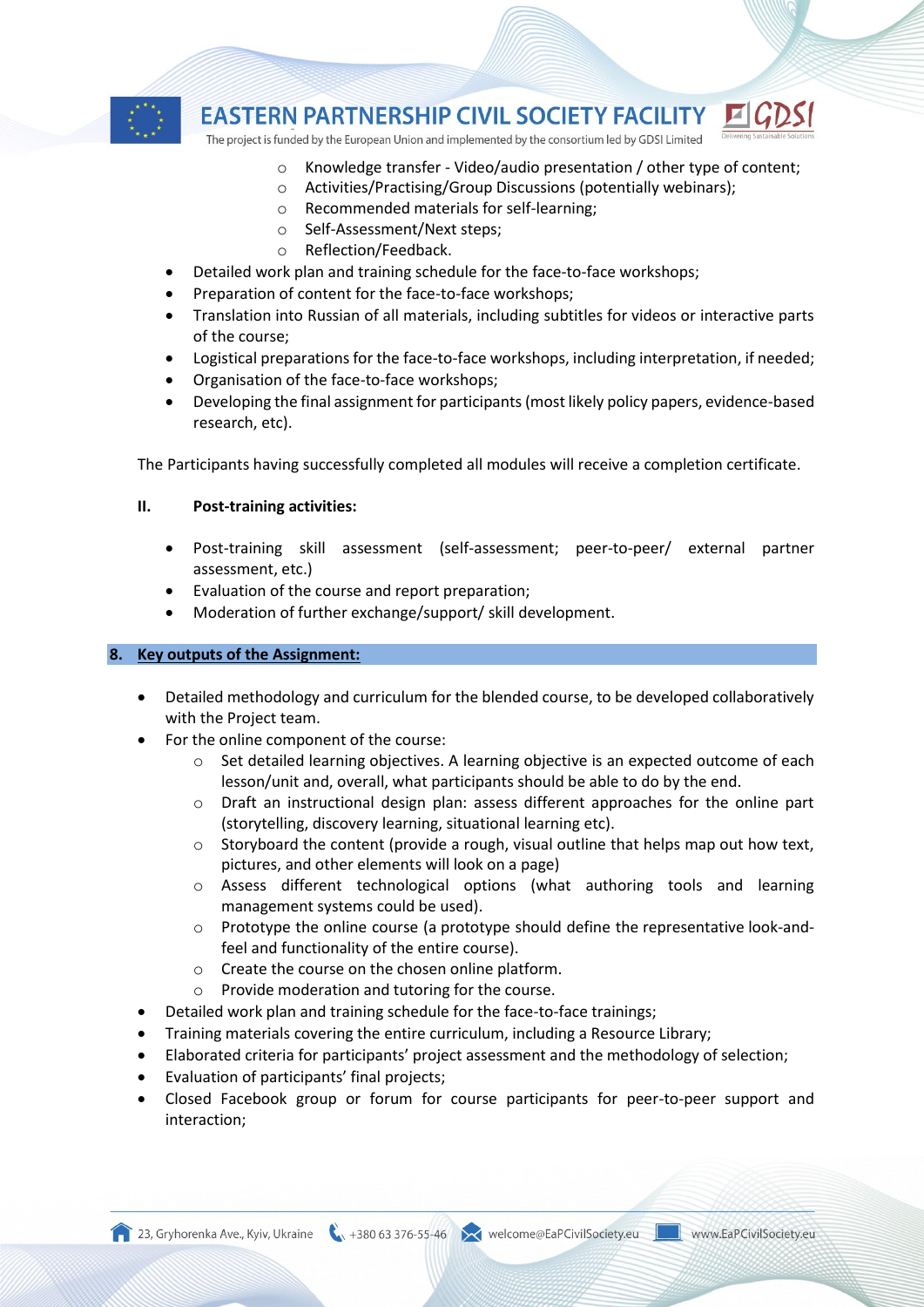

- Moderation throughout the duration of the online course (active moderation is expected, as well as live Q&A sessions between the learning modules);
- Final report, including lessons learnt and recommendations.

# **9. Expected outcome:**

Targeted civil society representatives from the Eastern Partnership countries improve their knowledge of the energy sector and their skills to engage in public consultations / advocate / campaign on energy related issues, using evidence-based research.

# **10. Indicators of achievement:**

- An estimated number of **up to 60 activists** from the Eastern Partnership countries take the course;
- At least **80 % of enrolled participants** complete the course and obtain the completion certificate;
- The **policy papers produced by participants during the course are considered of good quality** by experts / trainers and at least **some of them are passed on to relevant public authorities** in the countries;
- In general, participants provide positive feedback on the course and **at least 50% of those having completed** it consider it has helped them in their daily work (as per feedback surveys).

# *Project Management:*

The organisation contracted to implement this assignment will work closely with the Team Leader and the KE2 on e-Learning of the project on the content of the course and specific technical capabilities of the course and will report to the Team Leader on the implementation of the assignment.

In addition, a **Senior Non-Key Expert** will be in charge of the coordination of the blended course on sectoral accountability and will ensure constant quality check, independently reporting to the Team Leader and e-Learning expert.

# **11. Indicative timeline:**

The assignment is planned to start **in January 2020 and last until October 2020**. The breakdown below should be taken **just as an indication** of when the main activities are expected to take place:

- Preparatory work: January February 2020;
- Development of methodology and curriculum, development and production of online modules: March – May 2020;
- Launch of the course: tentatively by the end of May 2020 / beginning of June 2020;
- Delivery of all online modules (introductory and general): tentatively in June July 2020;
- Organisation of six face-to-face workshops in the six EaP countries and work on final assignments with experts: tentatively September – October 2020;
- Post training activities: October 2020.

The Contractor **shall propose a detailed schedule for the delivery and completion of the assignment**.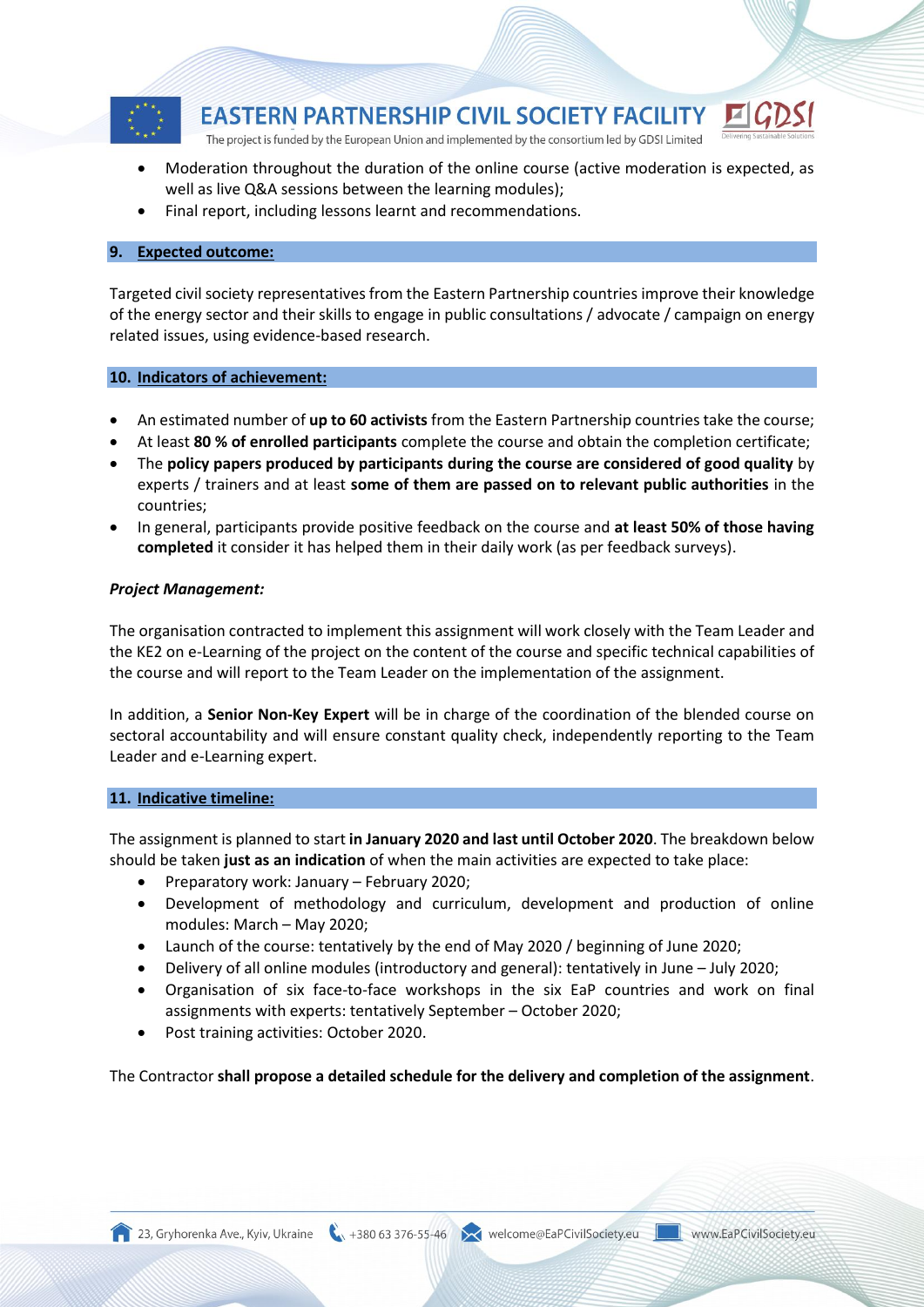

The project is funded by the European Union and implemented by the consortium led by GDSI Limited



# **12. Eligibility criteria:**

Interested organisations should have the following professional experience: curriculum development, course development, development of e-learning modules / courses. The organisations should have relevant experience in the EU or Eastern Partnership countries (Armenia, Azerbaijan, Belarus, Georgia, Moldova and Ukraine) and have proven work experience with private sector, government agencies and CSOs.

#### **13. Language requirements:**

The primary language of the assignment is English. All content sent for approval will be provided in English. However, the actual delivery of the content might need to be bilingual (English and Russian) for the online part, as well as the face-to-face interaction (simultaneous interpretation to be provided).

## **14. Expressing Interest:**

The maximum value of the assignment is EUR 80,800.00.

Interested organisations are invited to apply to express their interest by writing to: [welcome@EaPCivilSociety.eu](mailto:welcome@EaPCivilSociety.eu) with the following information in **2 files**:

## **Technical proposal** (in 1 PDF file):

- 1. RATIONALE: Any comments you have on the description of the assignment for the successful execution of activities, in particular regarding the objective and purpose, thus demonstrating the degree of understanding of the assignment. An explanation of the risks and assumptions affecting the execution of the assignment.
- 2. STRATEGY: An outline of the approach proposed for the assignment implementation. A list of the proposed tasks considered necessary to achieve the objectives, their sequence, duration, proposed inputs, and outputs to be produced.
- 3. EXPERT(S): Profile(s) and CV of expert(s) proposed for the implementation of the assignment. Justification for engagement of proposed expert(s).
- 4. TIMETABLE OF WORK: The timing, sequence and duration of the proposed tasks, taking into account travel time. The identification and timing of major milestones in executing the assignment. The expected number of working days required.
- 5. PRESENTATION of organisation's experience on similar assignments. **At least 5 relevant references should be provided within the last 5 years.**
- 6. EXAMPLES of previous similar work.

**Financial proposal** (in 1 MS Excel file):

7. ITEMISED BUDGET requested for this assignment. **Please note that all logistical expenses related to the organisation of the workshops (including travel costs for participants) will be reimbursed at cost.** 

## **15. Applications evaluation:**

The selection of the Contractor for this assignment will be done in accordance with the Quality and Cost Based selection method. The best price-quality ratio is established by weighing technical quality